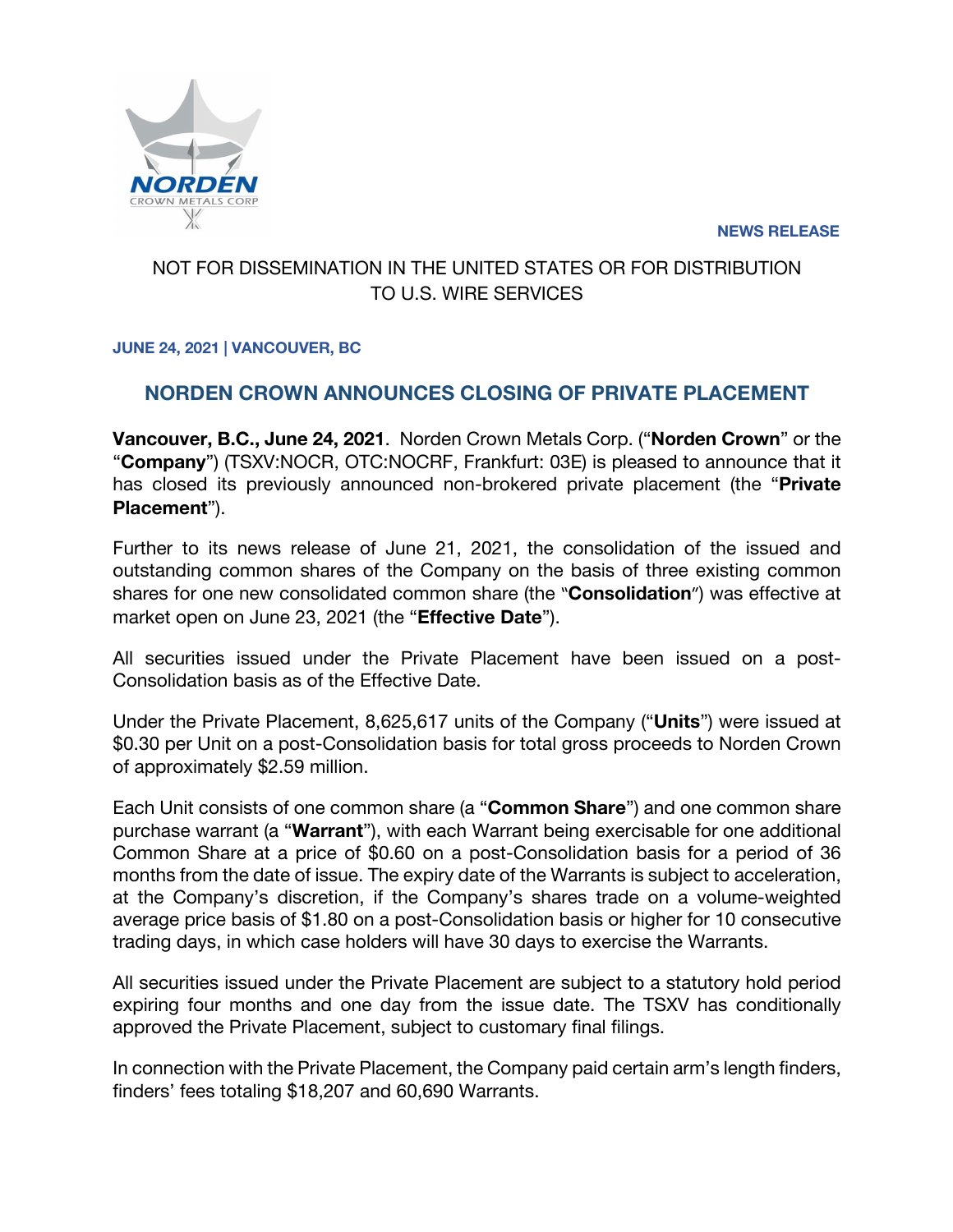

Net proceeds of the Private Placement will be used to carry out an airborne magnetic survey, geological mapping, geochemical sampling and a phase 2 step out drilling program at the Company's Fredriksson Gruva discovery and for general corporate purposes.

*This news release does not constitute an offer to sell or a solicitation of an offer to buy any of the securities in the United States. The securities have not been and will not be registered under the United States Securities Act of 1933 as amended (the "1933 Act"), or any state securities laws and may not be offered or sold within the United States or to, or for the account or benefit of U.S. persons (as defined in Regulation S under the 1933 Act) absent such registration or an applicable exemption from such registration requirements.*

#### **About Norden Crown Metals Corp.**

Norden Crown is a mineral exploration company focused on the discovery of silver, zinc, copper, and gold deposits in exceptional, historical mining project areas spanning Sweden and Norway. The Company aims to discover new economic mineral deposits in known mining districts that have seen little or no modern exploration techniques. The Company is led by an experienced management team and an accomplished technical team, with successful track records in mineral discovery, mining development and financing.

#### **On behalf of Norden Crown Metals Corp.**

Patricio Varas, Chairman and CEO

For more information on Norden Crown please visit the Company website at www.nordencrownmetals.com or contact us at info@nordencm.com.

*Neither TSX Venture Exchange nor its Regulation Services Provider (as that term is defined in the policies of the TSX Venture Exchange) accepts responsibility for the adequacy or accuracy of this release.* 

#### **Cautionary Note Regarding Forward-Looking Statements**

This news release contains certain statements that may be deemed "forward‐looking statements". Forward‐looking

statements are statements that are not historical facts and are generally, but not always, identified by the words "expects", "plans", "anticipates", "believes", "intends", "estimates", "projects", "potential" and similar expressions, or that events or conditions "will", "would", "may", "could" or "should" occur. Forward-looking statements may include, without limitation, statements relating to the use of proceeds of the Private Placement, and the planned exploration activities on the Fredriksson Gruva project. Although Norden Crown believes the expectations expressed in such forward-looking statements are based on reasonable assumptions, such statements are not guarantees of future performance, are subject to risks and uncertainties, and actual results or realities may differ materially from

those in the forward‐looking statements. Such material risks and uncertainties include, but are not limited to: the proceeds of the Private Placement being used differently than as described herein; risks related to difficulties in executing exploration programs at the Fredriksson Gruva property on the Company's proposed schedules and within